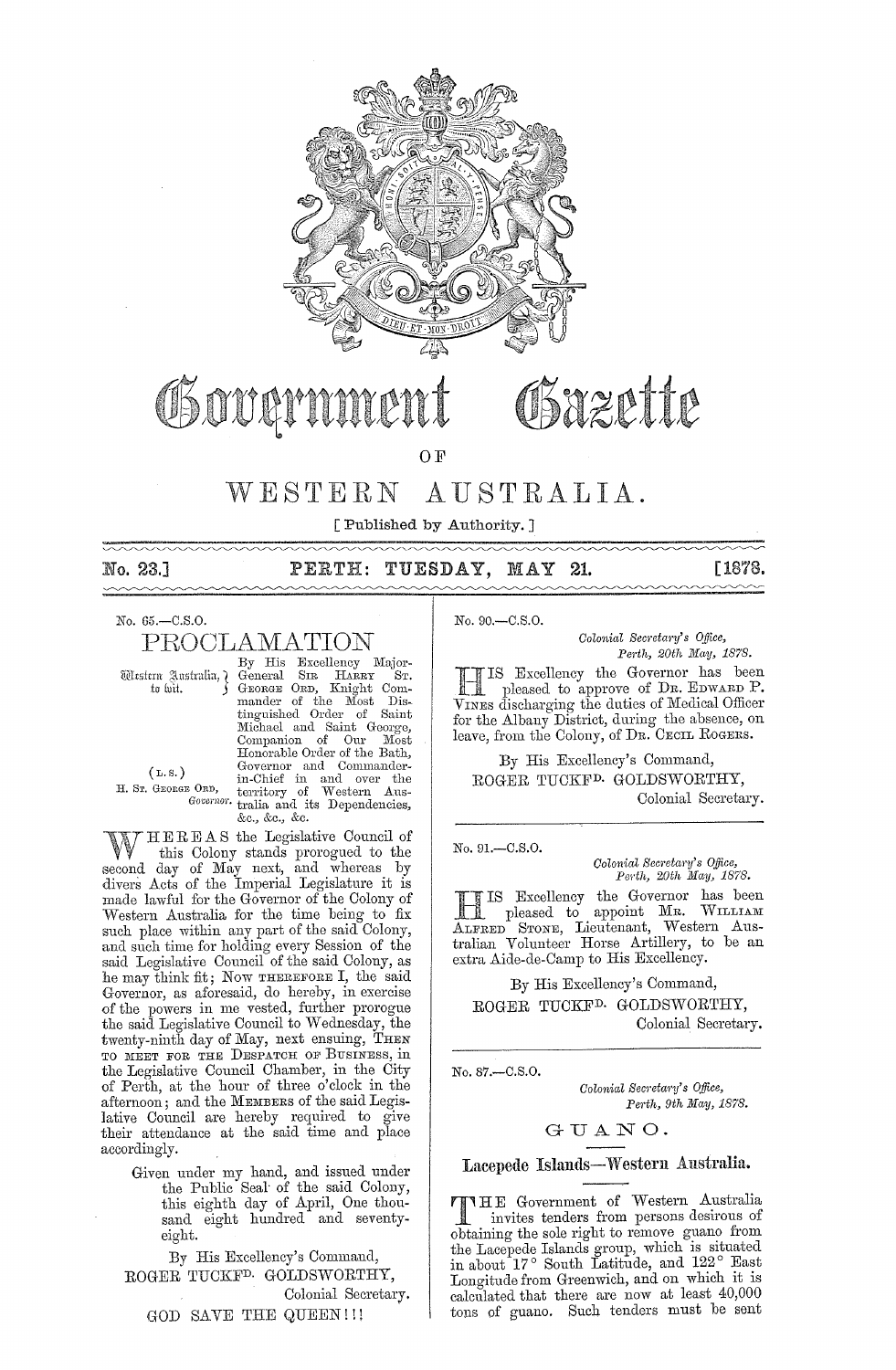in to the Colonial Secretary, Perth, Western Australia, on or before the 15th October next, but the Government does not bind itself to accept the highest or any tender.

All tenders will have to state the price or royalty offered per ton for the guano (1) if shipped in the natural state; (2) if artificially prepared, dried, or sifted before shipment.

The person whose tender may be accepted (hereinafter spoken of as "the contractor") will have to bind himself to the following conditions :-

- 1. To remove the whole of the guano that there may be on the Islands.
- 2. To take it away at the minimum rate of twenty thousand tons a year.
- 3. To remove the guano in such a manner and from such places as may be from time to time pointed out by the Government Officer stationed on the Islands; and the contract will contain a clause providing that in case of the breach or neglect of these conditions, the contract shall be void, and the contractor shall forfeit all buildings, erections, and plant that he may have set up on any of the Islands, and also the sum of two thousand pouuds hereinafter mentioned.

The contractor will be required, within seven days after receiving a notification by Telegraph or otherwise that his tender is accepted, and before the issue of any license, to deposit in the hands of the Western Australian Government, or of such person as they may name as their agent in this behalf, the sum of Two thousand pounds, as security for the due performance of the contract, and this sum will be retained by the Government until the termination of the contract, and will be liable to forfeiture as<br>hereinbefore mentioned. He will also be hereinbefore mentioned. required at the same time to pay a like sum of Two thousand pounds, by way of royalty, in advance. The contractor will at no time be at liberty to remove any guano unless the royalty agreed upon has been paid, and no less sum than Two thousand pounds will be accepted at any time in payment of royalty until such time as there is left on the Islands a quantity of guano the agreed royalty on which shall be less than two thousand pounds.

The only instructions that will be given to the Government Oflicer stationed on the Islands, and which he will be required to insist upon with regard to the manner in which and the places from which the guano shall be removed, will be to divide the Islands into convenient sections, to point out the section or sections from which guano may be removed, and to require that the whole of any one section be cleared before any new ground is entered on.

The quantity of guano taken by each ship on which royalty has to be paid shall be ascertained by adding 25 per cent. to the registered tonnage of timber-built ships, and 40 per cent. to the registered tonnage of iron-built ships, provided that, if the captain or agent of any ship, or the Government Officer, shall in any instance be dissatisfied with the foregoing arrangement, he shall be at liberty to cause the ship to be exactly measured according to Lloyd's rules, and the number of cubical feet so ascertained divided by 40 shall be taken to be the tonnage capacity of the ship.

No tonnage, light, or harbor dues will be charged in any port of the Colony on ships solely engaged in the guano trade, and no customs duties will be levied on goods and stores that may be landed on the islands for persons solely employed in the preparation and shipment of guano.

The contractor will be at liberty to erect on any or all of the islands any buildings, jetties, tramways, &c., and, subject to the conditions before expressed as to forfeiture, to remove the same at any time within six months of the termination of the contract.

No license for the shipment of guano under the regulations now in force will be granted after the 15th August next, and every such license granted after the date hereof, will provide for the compulsory removal of the guano for the shipment of which it is the permit, before the 15th October next.

It will at all times be optional with the licensee to ship the guano in its natural state, or artificially prepared, dried, or sifted.

The contract to be entered into in pursuance of this notice shall be deemed to commence on January 1st, 1879.

Each tender, unless otherwise expressed, shall be deemed to be open to acceptance by the Government for the space of one calendar month from the 15th October, and the Government shall be at liberty to accept any tender by notifying to the person making it, by telegraph, that his tender is accepted. Any person who shall tender, and, on his tender being accepted, shall fail to pay the two several sums of Two thousand pounds as hereinbefore set forth, shall be deemed to have broken his contract, and the Government shall thereupon be at liberty to accept any other tender, and to hold such person responsible for all loss consequent on his breach of contract.

By His Excellency's Command, MALCOLM FRASER, Surveyor Genera], in the absence of the Colonial Secretary.

No. 50.-C.S.O. *Colonial Secretary's Office,*<br>Perth, 8th March, 1878.

T is hereby notified that the Government is prepared to let, with immediate possession, the Public Buildings hitherto occupied as a Police Station viz. ;-

> 131-miles, Albany Road (with paddock of about 50 acres).

For particulars apply to the Superintendent of Police.

By His Excellency's Command, ROGER TUCKF<sup>D.</sup> GOLDSWORTHY, Colonial Secretary.

> *Depcwtment of Pltblic Works,*  Perth, 17th May, 1878.

rench respectively. The may, 1878.<br>The ENDERS (endorsed "Tender for Light-<br>A keeper's Quarters, Geraldton,") will be received at this Office until noon of Monday, the 24th June, from persons willing to erect Assistant Lightkeeper's Quarters at Geraldton.

Copies of plan and specification may be seen at the office of the Resident Engineer, Champion Bay.

Tenders to state the shortest time in which the building will be erected.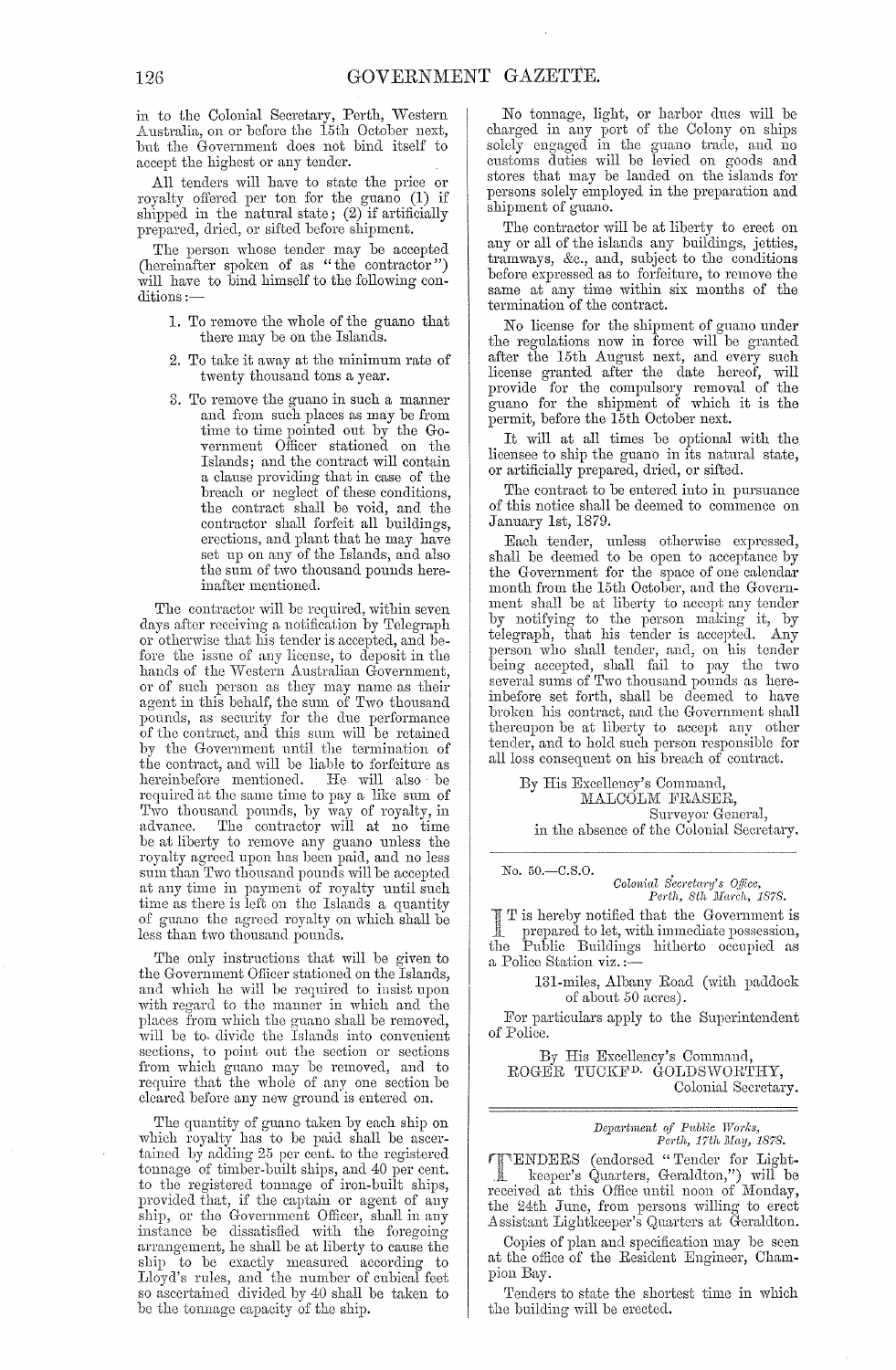The Government do not bind themselves to accept the lowest or any tender, and will require the guamntee of two responsible persons for the due performance of the Contract.

Forms of Tender may be had on application to the various Resident Magistrates, and at the Public Works' Office, Perth, where Plans, Specifications, Conditions, and full particulars can be obtained.

No tender will be entertained unless on the prescribed form.

> JAS. H. THOMAS, Director of Public Works.

*Depcwtment of P.tblic Works, Perth, 24th Ap'il, 1878.* 

rj"ENDERS (endorseel "Tender for Police Station, Esperance Bay,") will be reeeived at this Office until noon of Friday, the 31st May, from persons willing to erect a Police Station at Eucla.

Tenders to state the shortest time in which the work will be performed.

Copies of Plan and Specification may be seen at the Office of the Government Resident, .Albany.

The Government do not bind themselves to accept the lowest or any tender, and will require the guarantee of two responsible persons for the due performance of the Contract.

Forms of Tender may be had on application to the various Resident Magistrates, and at the Public Works' Office, Perth, where Plans, Specifications, Conditions, and full particulars can be obtained.

No tender will be entertained unless on the prescribed form.

JAS. H. THOMAS,

Director of Public Works.

## Appointment.

(Under Ordinance 35 Vic., No. 3).

Honor the Chief Justice has been pleased to appoint George John Sims, Esq., of 14 Western Market Buildings, Flinders Lane, West Melbourne, Solicitor, a Commissioner to administer Oaths and to take and receive Affidavits, Declarations, &c., to be made use of in the Supreme Court of \Vestern Australia; also to take acknowledgments of Deeds executed by married women.

> ROWLEY C. LOFTIE, Master Supreme Court.

Supreme Court, Office, } Perth, 17th May, 1878.  $\int$ 

undermentioned application to destroy Å Wild Cattle and Horses during the remaining portion of the year 1878, has been received at this office in accordance with 34 Vic., No. 24, "Wild Cattle Nuisance Act, 1871" :--

John Chester ... Self, John Chester, Jr., David Chester, Frederick Chester, John Luff and Peter Luff.

J. G. SLADE,

, Resident Magistrate.

Resident Magistrate's Office,  $\chi$ Fremantle, May 14, 1878.

VIRTUE of Her Majesty's Writ, under the hand of the Governor and the Public Seal, to me directed, dated the first day of May, 1878, I do hereby give Public Notice that a General Election for the Election of One member to serve in the Legislative Council for the Electoral District of Perth, will be held in the Town Hall, in the City of Perth, at 10 o'clock in the forenoon of Wednesday, the twenty-second day of May instant, pursuant to an Ordinance of the Legislative Council intituled "An Ordinance to provide for the Establish-*"ment of a Legislative Oouncil, the Division of "the Oolony into Electoml Dist1'icts, and the "* Election of Members to serve in such Council;" at which day and place all persons jentitled to vote at the said General Election are requested to give their attendance.

Dated the 2nd day of May, 1878.

### JAMES B. ROE,

Returning Officer for the Electoral District of Perth,

### *S1t1'veyo,' Gene;'al's Office, Perth, 9th May, 1878.*

**TTENDERS** will be received at the Telegraph<br>Stations at Eucla and Albany, or at the Stations at Eucla and Albany, or at the Surveyor General's Office, Perth, on or before Saturday, the first day of June next, from persons willing to perform the following service, viz.: Either to (1) Bore or (2) Sink a Wellshaft for Water on the Hampton Range, Eucla District, in such locality as may be agreed on, within a distance of not less than  $10$  (ten) miles North of the face of the Range, 20 (twenty) miles West of the Telegraph Station at Eucla.

Tenders to state price per foot, for all necessary plant, labor, and materials for boring or sinking, to a depth not to exceed three hundred feet, through either rock or any other formation met with.

Fuller particulars can be obtained from the Surveyor General's Office, Perth.

> By His Excellency's Command, MALCOLM FRASER, Surveyor General.

# *C,'own Lands' O/jice, Perth, JJlay 17th, 1878.*

THE areas of land hereinafter described, the boundaries of which as applied for have been more particularly shown and set forth in the records and plans belonging to this office, are hereby laid out and defined in accordance with the provisions of number thirty-seven of the Land Regulations now in force :-

| Recorded Content<br>Number, in Acres.                |                                               | District.                                                                                    | Name of Applicant.                                                                                                                 |
|------------------------------------------------------|-----------------------------------------------|----------------------------------------------------------------------------------------------|------------------------------------------------------------------------------------------------------------------------------------|
| 1273<br>1299<br>1302<br>1303<br>1304<br>1306<br>1307 | 100<br>100<br>100<br>100<br>120<br>100<br>100 | Avon<br>Do.<br>$\ddotsc$<br>Kojonup<br>Do.<br>$\sim$<br>Do.<br>$\ddotsc$<br>Williams<br>Avon | Henry W. Shaw.<br>Denis Bresnahan, Jr<br>Wm. Whitehead.<br>Joseph Spencer.<br>Thomas Phillips.<br>Thomas Giblett.<br>James Crouch. |

MALCOLM FRASER, Commissioner of Crown Lands.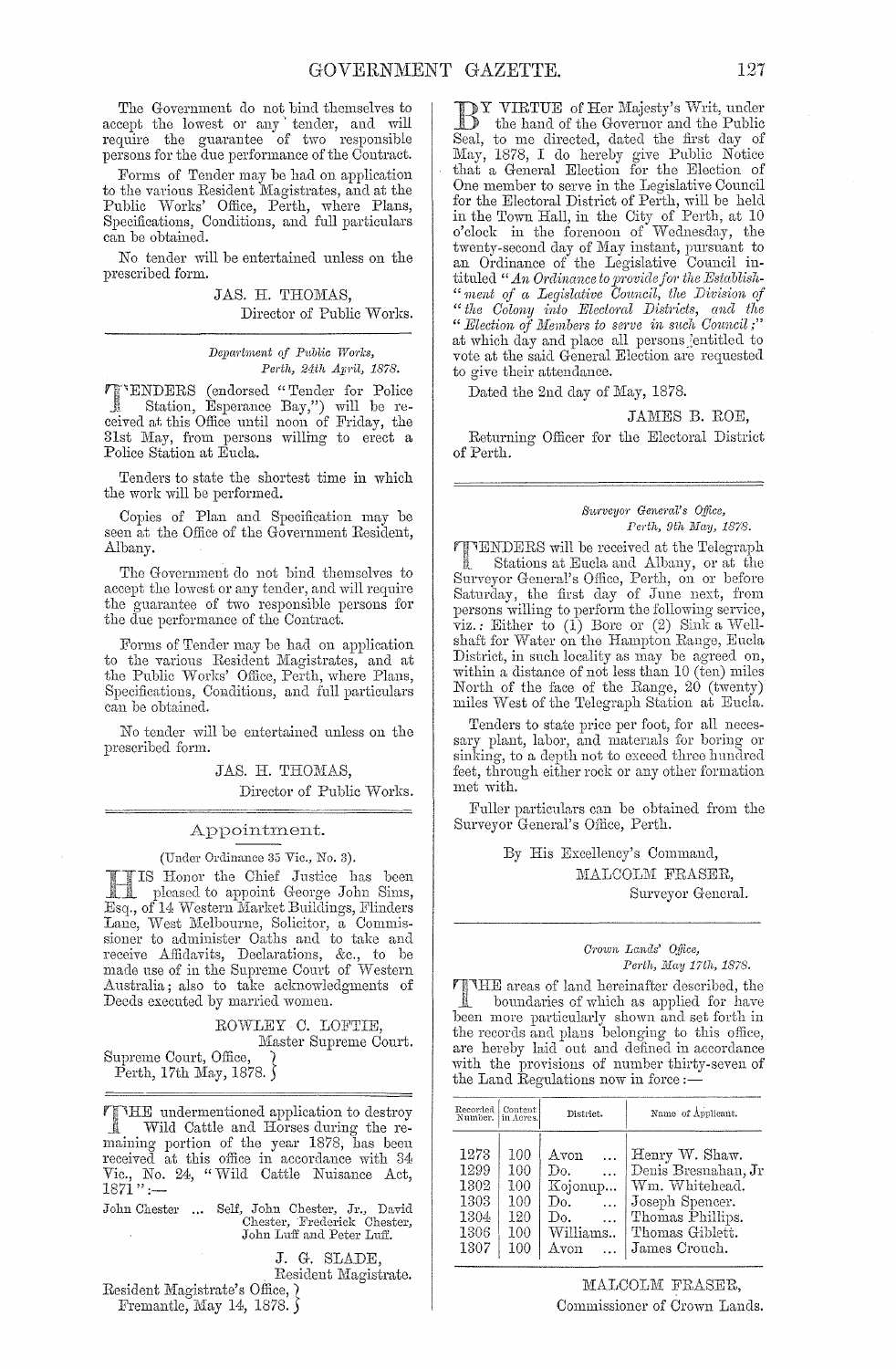No. 92.-C.S.O.

Amended Abstract of the Revenue and Expenditure of Western Australia for the Quarter ending 31st March, 1878.

Colonial Secretary's Office,<br>Perth, 21st May, 1878.

IS Excellency The Governor directs the publication of the following Amended Abstract of the Revenue and Expenditure of the Colony of Western Australia, for the Quarter ended 31st March, 1878, for general information.

# By His Excellency's Command, ROGER TUCKFD. GOLDSWORTHY, Colonial Secretary.

Abstract of the Revenue of the Colony of Western Australia, for the Quarter ended March 31st, 1878.

Abstract of the Expenditure of the Colony of Western Australia, for the Quarter ended March 31st, 1878.

| HEADS OF REVENUE.                                                                                                                                                                                                                                                                                                                                                                                                                                                                                                                                          |                                                                                                                                                               | AMOUNT.                                                                                                                                                            |                                                                                                                                                                                   | HEADS OF SERVICE.                                                                                                                                                                                                                                                                                                                                                                                                                                                                                                                                                                                                                 |                                                                                                                                                                            | AMOUNT.                                                                                                                                                        |                                                                                                                                                                                                                                                          |
|------------------------------------------------------------------------------------------------------------------------------------------------------------------------------------------------------------------------------------------------------------------------------------------------------------------------------------------------------------------------------------------------------------------------------------------------------------------------------------------------------------------------------------------------------------|---------------------------------------------------------------------------------------------------------------------------------------------------------------|--------------------------------------------------------------------------------------------------------------------------------------------------------------------|-----------------------------------------------------------------------------------------------------------------------------------------------------------------------------------|-----------------------------------------------------------------------------------------------------------------------------------------------------------------------------------------------------------------------------------------------------------------------------------------------------------------------------------------------------------------------------------------------------------------------------------------------------------------------------------------------------------------------------------------------------------------------------------------------------------------------------------|----------------------------------------------------------------------------------------------------------------------------------------------------------------------------|----------------------------------------------------------------------------------------------------------------------------------------------------------------|----------------------------------------------------------------------------------------------------------------------------------------------------------------------------------------------------------------------------------------------------------|
| Customs<br>Harbor Dues<br>Land Sales<br>$\cdots$<br>Land Revenue<br>$\cdots$<br>Rents (exclusive of Land)<br>Transfer Duties<br><b>Licenses</b><br>$\text{Postages}$ $\dots$<br>Commission on Money Orders<br>Telegrams<br>Fines, Forfeitures, and Fees of Court<br>Fees of Office<br>Rottnest Native Penal Farm<br>Sale of Government Property<br>Interest<br>Reimbursements<br>Refunds<br>$\cdots$<br>Miscellaneous Services<br>Special Revenue North District<br>Special Receipts $*$ .<br>Contributions under Seab Ordinance<br>Penalties under<br>do. | £<br>15521<br>688<br>1601<br>20616<br>12<br>87<br>2883<br>1376<br>16<br>613<br>489<br>423<br>90<br>94<br>337<br>413<br>323<br>157<br>309<br>307<br>1081<br>12 | $s_{\star}$<br>16<br>1<br>17<br>$\theta$<br>13<br>$\theta$<br>5<br>15<br>13<br>14<br>5<br>15<br>5<br>$\theta$<br>11<br>17<br>6<br>$\theta$<br>10<br>$\theta$<br>11 | d.<br>7<br>2<br>$\overline{4}$<br>3<br>$\theta$<br>0<br>6<br>10<br>1<br>3<br>9<br>0<br>5<br>$\overline{4}$<br>0<br>$\mathbf{1}$<br>3<br>$\mathbf{1}$<br>$\theta$<br>11<br>4<br>11 | Civil List Schedule G., 33rd Vict.,<br>No. 13<br>His Excellency The Governor<br>The Legislature<br><b>Service</b> Contractor<br>Colonial Secretary's Department .<br>Treasury<br>Audit Department<br>Registry<br>do.<br>Suryey<br>do.<br>Office of Works<br>Customs Department<br>Postal and Telegraph Department<br>Harbor and Light<br>do.<br>Administration of Justice<br>Medical Department<br>Police<br>$do. \ldots$<br>Gaols<br>do.<br>Rottnest Penal Establishment<br>Government Printing Department<br>Inspectors of Sheep<br>* Education<br>$\cdots$<br>Poor House and Charitable Allowances<br>Immigration<br>Pensions. | £<br>1120<br>65<br>179<br>321<br>135<br>205<br>267<br>2893<br>678<br>1157<br>5068<br>796<br>2243<br>1397<br>5041<br>1004<br>496<br>362<br>312<br>953<br>1250<br>224<br>414 | s.<br>$\theta$<br>19<br>5<br>4<br>$\bf{0}$<br>19<br>10<br>11<br>6<br>16<br>19<br>19<br>4<br>$\Omega$<br>13<br>3<br>$\theta$<br>5<br>10<br>11<br>11<br>13<br>15 | d.<br>$^{\circ}$<br>$\bf{0}$<br>$\theta$<br>1<br>$\bf{0}$<br>4<br>$\Omega$<br>11<br>11<br>$\frac{1}{2}$<br>ʻ9<br>8<br>$\boldsymbol{2}$<br>11<br>$\boldsymbol{2}$<br>10<br>$\boldsymbol{2}$<br>6<br>$\bf{0}$<br>8<br>$\frac{4}{3}$<br>4<br>$\overline{2}$ |
| Commissariat Chest on Account)<br>of Police and Magistracy<br>$T$ <sub>OTAL</sub>                                                                                                                                                                                                                                                                                                                                                                                                                                                                          | 47458<br>3500<br>50958                                                                                                                                        | 0<br>0<br>0                                                                                                                                                        | 1<br>$\theta$<br>1                                                                                                                                                                | Ecclesiastical Services<br>Works and Buildings<br>Roads and Bridges<br>Miscellaneous Services<br>Aborigines<br>Crown Agents<br>Refunds                                                                                                                                                                                                                                                                                                                                                                                                                                                                                            | 866<br>3511<br>2786<br>5105<br>266<br>3000<br>115                                                                                                                          | $\Omega$<br>3<br>16<br>8<br>8<br>$\theta$<br>16                                                                                                                | $\ddot{\mathbf{0}}$<br>$\boldsymbol{0}$<br>8<br>3<br>11<br>$\theta$<br>8                                                                                                                                                                                 |
| Audit Office, Perth, May 21st, 1878.<br>E. L. COURTHOPE, Auditor-General.                                                                                                                                                                                                                                                                                                                                                                                                                                                                                  |                                                                                                                                                               |                                                                                                                                                                    |                                                                                                                                                                                   | TOTAL                                                                                                                                                                                                                                                                                                                                                                                                                                                                                                                                                                                                                             | 42242                                                                                                                                                                      | 14                                                                                                                                                             | 9                                                                                                                                                                                                                                                        |
| * Under this head is included royalty on<br>Guano, £299 10s. 0d.                                                                                                                                                                                                                                                                                                                                                                                                                                                                                           |                                                                                                                                                               |                                                                                                                                                                    |                                                                                                                                                                                   | Audit Office, Perth, May 21st, 1878.<br>E. L. COURTHOPE, Auditor-General.<br>* Only 2 months' Education Services have been<br>paid during the above period.                                                                                                                                                                                                                                                                                                                                                                                                                                                                       |                                                                                                                                                                            |                                                                                                                                                                |                                                                                                                                                                                                                                                          |

#### $SALES.$ LAND

# Crown Lands' Office, Perth, 21st May, 1878.

THE undermentioned Allotments of Land will be offered for Sale, at Public Auction, on the dates and at the places specified in the Schedule below, at one o'clock, p.m.

SCHEDULE.

| Date of Sale. |                 | Place of Sale.<br>Description of Lot. |                  |                       |           | Number of Lot. |     |            | Quantity.<br>$\mathbf{p}_{\bullet}$<br>г.<br>а. |           |        | Upset Price. |                |                      |
|---------------|-----------------|---------------------------------------|------------------|-----------------------|-----------|----------------|-----|------------|-------------------------------------------------|-----------|--------|--------------|----------------|----------------------|
| 1878.         |                 |                                       |                  |                       |           |                |     |            |                                                 |           |        |              |                |                      |
|               | 5th June Perth  | $\ddotsc$                             | $Gingin$ Town    |                       |           |                | 53  |            | $\cdots$                                        |           | 2      |              | 8              |                      |
| Do.           | Do.<br>$\cdots$ | $\cdots$                              | Do.<br>$\ddotsc$ | $\cdots$              | $\ddotsc$ | Do.            | 54  | $\ddotsc$  |                                                 | $\cdots$  | $^{2}$ | 2 20         |                | $\pounds9$ per lot.  |
| Do.           | York            |                                       | York             |                       | $\ddotsc$ | Sub.           | 121 |            |                                                 | $\ddotsc$ | 10     | $\theta$     | $\overline{0}$ | $\pounds2$ per acre. |
| 6th June      | Northam         | $\ddotsc$                             | Northam          | $\dddot{\phantom{0}}$ | $\cdots$  | Do.            | 90  | $\dddotsc$ |                                                 |           | 5.     | 0.38         |                | $\pounds1$ 10s. do.  |
| Do.           | Do.             |                                       | Do.              |                       |           | Do.            | 91  | $\cdots$   |                                                 | $\cdots$  | 5      | 0.38         |                | Do.                  |

MALCOLM FRASER, Commissioner of Crown Lands.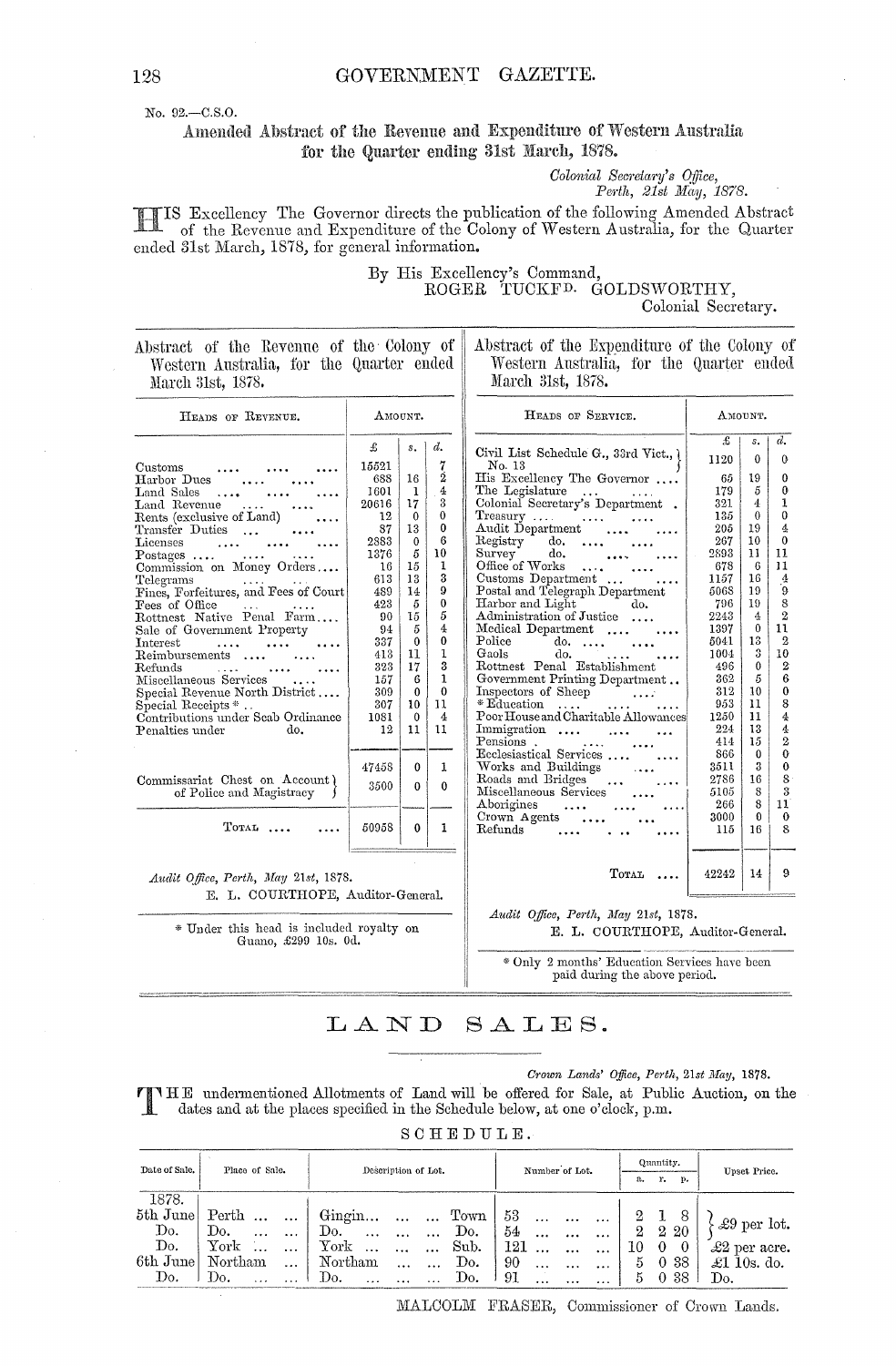# NOTIOE.

THE following Admiralty Charts, including<br>those containing the latest survey by those containing the latest surveys by Captain W. E. Archdeacon, R.N., are now procurable at the Survey Office, Perth, and the Office of the Harbor Master, Fremantle, at the undermentioned prices :-

|                                                  | Price per            | Chart.         |
|--------------------------------------------------|----------------------|----------------|
|                                                  |                      | s.             |
| Champion Bay, No. 1725                           |                      | 3              |
| Champion Bay to Cape Naturaliste (including      |                      |                |
| Swan River), No. 1033                            |                      | 5              |
| Gage's Roads and Cockburn Sound, No. 1058        |                      | 5              |
| (Nos. 1033, 1058, and 1725, are from Captain     |                      |                |
| Archdeacon's recent surveys).                    |                      |                |
| King George's Sound and Princess Royal Harbor,   |                      |                |
| No. 2619                                         |                      | 5              |
| Terra Australis, No. 1059                        |                      | 5              |
| Gage's Roads, Swan River, and Rottnest Island,   |                      |                |
| No. 1700                                         |                      | 5              |
| C Catastrophe to Nuyts Archipelago, No. 1061     |                      |                |
| North Coast of Australia, No. 1044.              |                      | 5<br>5<br>5    |
| Torres Straits, No. 2375                         |                      |                |
| Australia, North and East Coast, No. 2354        |                      | 5              |
| Torres Strait, North and East entrances with the |                      |                |
| outlying reefs, No. 2422                         |                      | 5              |
| Admiralty Gulf and Vansittart Bay, on the North- |                      |                |
| West Coast, No. 1050                             |                      | 1              |
| The Buccaneer Archipelago, on the North-West     |                      |                |
| Coast, No. 1052                                  |                      | 2              |
| Entrance to Port Gregory, compiled in Survey     |                      |                |
| Office, Perth (not to be fully depended on)      |                      | 3              |
| Terra Australis, No. 1060                        |                      | 5              |
| North-West Coast of Australia, No. 1048          |                      | 5              |
| North-West Coast of Australia, No. 1047          |                      | 5              |
| The Houtman Rocks, No. 1723                      | $\ddot{\phantom{a}}$ | 3              |
| Camden Bay to Vansittart Bay, No. 1051           | . .                  | $\overline{2}$ |
| Part of the North-West and West Coast of Aus-    |                      |                |
| tralia, No. 1055                                 |                      | 5              |
| West Coast of Australia, No. 1056                |                      | 5              |
| Sharks Bay, No. 518                              | . .                  | 5              |
| $\scriptstyle\rm Exmouth$ Gulf, No. 1054         | .                    | 1              |
| Plan of Cambridge Gulf, No. 1049                 |                      | 1              |
| Australia-Great Australian<br>South Coast of     |                      |                |
| Bight to Cape Jervois, &c., No. 1061             |                      | 5              |

MALCOLM FRASER,

Surveyor General.

# *C1'own Lands' Office, Pm·th, 2nd May, 1878.*  New Suburban Lots in the Town of Pinjarra.

I T is hereby notified, for general information, that 10 additional Suburban Lots of land, each containing about  $5\frac{1}{2}$  acres, have been laid out in the townsite of Pinjarra, and are now open for purchase under the existing Land Regulations.

The new lots are numbered 80 to 89, inclusive. MALCOLM FRASER, Commissioner of Crown Lands.

*Comptroller's Office,*<br>*Fremantle, 18th May, 1878.* 

CERTIFICATES of Freedom have been issued to the undermentioned convicts, whose sentences have expired:-

Reg. No. 9039 Joseph Woodall ",, 9745 Michael Ginty

HIS Excellency the Governor has been pleased to revoke the Tickets-of-Leave of the undermentioned Convicts:-

|  | Reg. No. 7673 Benjamin Davies |
|--|-------------------------------|
|  | 9038 John Watson              |

" " 9986 George Levi

> JOHN F. STONE, Superintendent.

# Fremantle Municipality.

YASH Account for the half-year ending 30th April, 1878 :-

| 1878.     | RECEIPTS.                                                                        |              | £       | s.               | d.             |
|-----------|----------------------------------------------------------------------------------|--------------|---------|------------------|----------------|
|           | April 30—To Assessments                                                          |              | 350     | 3                | 6              |
| د د       | $\log$ Licenses<br>$\cdots$                                                      |              |         | 45 17            | 6              |
| ,,        | $_{\rm{Conv}}$<br>do.<br>$\ddotsc$                                               |              |         | 19 15            | $\mathbf 0$    |
| ,,        | Carriage do.<br>$\ddotsc$                                                        |              | 35      | 0                | 0              |
| ,         | Fines Local Court                                                                |              | 24      | 1                | 3              |
| دد        | $\operatorname{Rent}$<br>$\ddotsc$<br>$\ddotsc$<br><b><i>College College</i></b> | .            | 6       | 0                | 0              |
| ,,        | Cash, Banquet Reception \                                                        |              |         |                  |                |
|           | of Governor Ord                                                                  |              | 43      | 1                | 0              |
|           |                                                                                  |              |         |                  |                |
|           | Total Receipts                                                                   |              | £523 18 |                  | 3              |
|           |                                                                                  |              |         |                  |                |
|           |                                                                                  |              |         |                  |                |
|           | EXPENDITURE.                                                                     |              | £       | s.               | d.             |
|           | From 31st October, 1877, to 30th April, 1878.                                    |              |         |                  |                |
| $\rm\,By$ | Balance, Overdraft                                                               | on $\lambda$ | 297     | 7                | 5              |
|           | National Bank                                                                    |              |         |                  |                |
| ,,        | Collector's Commission                                                           | $\ddotsc$    | 23      | -19              | 5              |
| ,,        | Salaries<br><b>Contract Contract</b><br>$\cdots$                                 | $\ddotsc$    | 50      | $\mathbf 0$      | 0              |
| ,,        | Labor and Wages<br>$\cdots$                                                      | $\ddotsc$    | 31 -    | $\boldsymbol{2}$ | 4              |
| دد        | Contracts<br>$\mathbf{1.1}$ and $\mathbf{1.1}$<br>$\cdots$                       | .            | 93 3    |                  | 9              |
| ,,        | Cart Hire<br>$\mathbf{1}$ and $\mathbf{1}$<br><b>Contact Contact</b>             |              | 23 16   |                  | 6              |
| و و       | Watering Streets                                                                 |              | 43      | 15               | 9              |
| ,,        | Stone                                                                            | $\cdots$     | 125     | 16               | 4              |
| دد        | Printing and Advertisements                                                      |              | 3       | 14               | 5              |
| ,,        | Rent                                                                             |              | 5.      | $\theta$         | $\mathbf 0$    |
| ,,        | Governor's Reception                                                             | $\ddotsc$    | 64 16   |                  | 0              |
| ,,        | Miscellaneous Accounts                                                           | .            |         | 16 12            | 6              |
| ,,        | Interest on Overdraft                                                            | $\ddotsc$    | 14 18   |                  | $\overline{2}$ |
|           |                                                                                  |              |         |                  |                |
|           | Total Expenditure                                                                |              | £794    | 2                | 7              |
|           | Receipts<br>,,                                                                   |              | 523 18  |                  | 3              |
|           |                                                                                  |              |         |                  |                |
| ጥሪ        | Balance, Overdraft at )                                                          |              |         |                  |                |

To Balance, Overdraft at } 270 4 4<br>National Bank ) E. H. HIGHAM,

# Chairman.

Certified that these accounts have been examined, compared with Books and Vouchers, and found correct.

# PHILIP WEBSTER, } Auditors.<br>J. F. FORDHAM, } Auditors.

Fremantle, 10th May, 1878.

# Fremantle Municipality.

| ASH Account (Debentures) for the half-<br>year ending 30th April, 1878 :-             |             |            |                |
|---------------------------------------------------------------------------------------|-------------|------------|----------------|
| 1878.<br>RECEIPTS.                                                                    | £           | s.         | d.             |
| Jan. 2—To Cash, 50 Debentures                                                         | $\dots 500$ |            |                |
| Premium on do.<br>$\sim$                                                              | 6.          |            | $\sim$ 0       |
| Interest St. John's Church )<br>Building Committee                                    | 4           | 7          | 6              |
| ", Assessments (Loan Rate)  111 16                                                    |             |            | 2              |
| Total Receipts                                                                        | 622         | 8          | -8             |
| 1878.<br>DISBURSEMENTS.                                                               | £           | s. d.      |                |
| Jan. 10—By St. John's Church Building<br>Committee                                    | 500         | 0          |                |
| Printing and Advertisements                                                           |             | $3\quad 4$ | - 5            |
| Interest for half-year at $7$ )<br>April 30—<br>$\overline{\phantom{a}}$<br>per cent. | 17 10       |            | $\overline{0}$ |
| Collector's Commission                                                                |             | 5 11 10    |                |
|                                                                                       | 526         | 6          | 3              |
| By Balance (Sinking Fund)                                                             | 96.         | 2          | 5              |
|                                                                                       | 622         | 8          | 8              |

#### E. H. HIGHAM, Chairman.

Certified that these Accounts have been examined, compared with Books and Vouchers, and found correct.

# PHILIP WEBSTER,  $\Lambda$  duditors. Fremantle, 10th May, 1878.